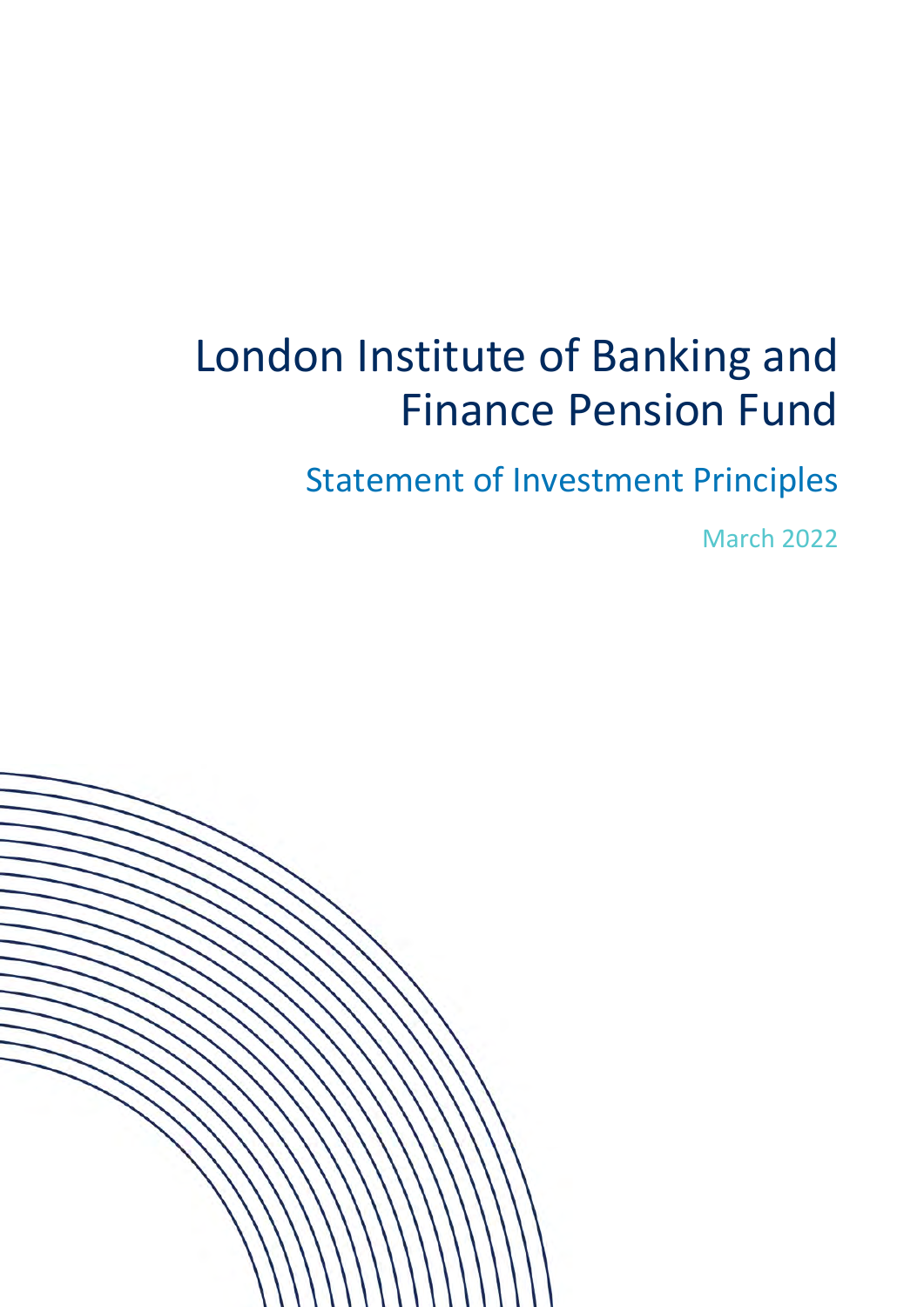# Contents

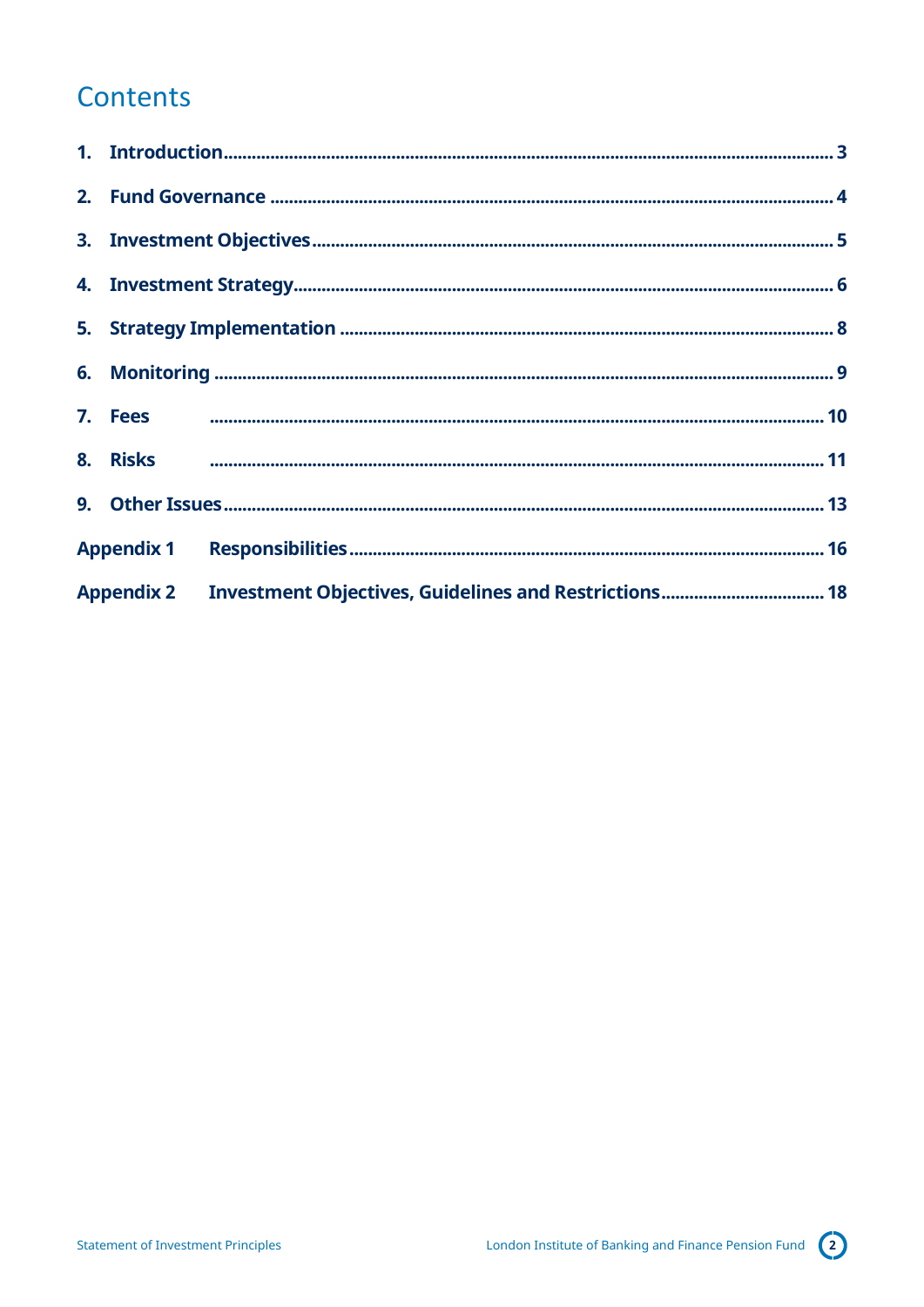# <span id="page-2-0"></span>1. Introduction

This document constitutes the Statement of Investment Principles ('the SIP') required under Section 35 of the Pensions Act 1995 for the London Institute of Banking and Finance Pension Fund ('the Fund'). It describes the investment policy being pursued by the Trustees of the Fund and is in compliance with the Government's voluntary code of conduct for Institutional Investment in the UK ('the Myners Principles'). This SIP also reflects the requirements of Occupational Pension Schemes (Investment) Regulations 2005.

The Scheme Actuary is Alan Wilkes of XPS Pensions Group, the Investment Adviser is Schroders Solutions (formerly known as River and Mercantile Solutions ahead of their acquisition by Schroders on 1 February 2022), collectively termed 'the Advisers'.

The Trustees confirm that, before preparing this SIP, they have consulted with The London Institute of Banking and Finance ('the Sponsoring Employer') and the Scheme Actuary and have obtained and considered written advice from the Investment Adviser. The Trustees believe the Advisers to be qualified by their ability and practical experience of financial matters and to have appropriate knowledge of the investment arrangements that the Fund requires.

The Trustees are responsible for the investment of the Fund's assets and where they are required to make an investment decision, the Trustees always receive advice from the relevant Advisers first and they believe that this ensures that they are appropriately familiar with the issues concerned.

In accordance with the Financial Services & Markets Act 2000 ('FSMA'), the Trustees set general investment policy, but have delegated the day-to-day investment of the Fund's assets to the Fiduciary Management service of Schroders Solutions hereafter referred to as the 'Investment Manager'.

The Investment Manager is authorised under the FSMA and provides the expertise necessary to manage the investments of the Fund.

#### **Declaration**

The Trustees confirm that this Statement of Investment Principles reflects the investment strategy they have implemented for the Fund. The Trustees acknowledge that it is their responsibility, with guidance from the Advisers, to ensure the assets of the Fund are invested in accordance with these Principles.

Signed Date:

For and on behalf of the Trustees of the London Institute of Banking and Finance Pension Fund.

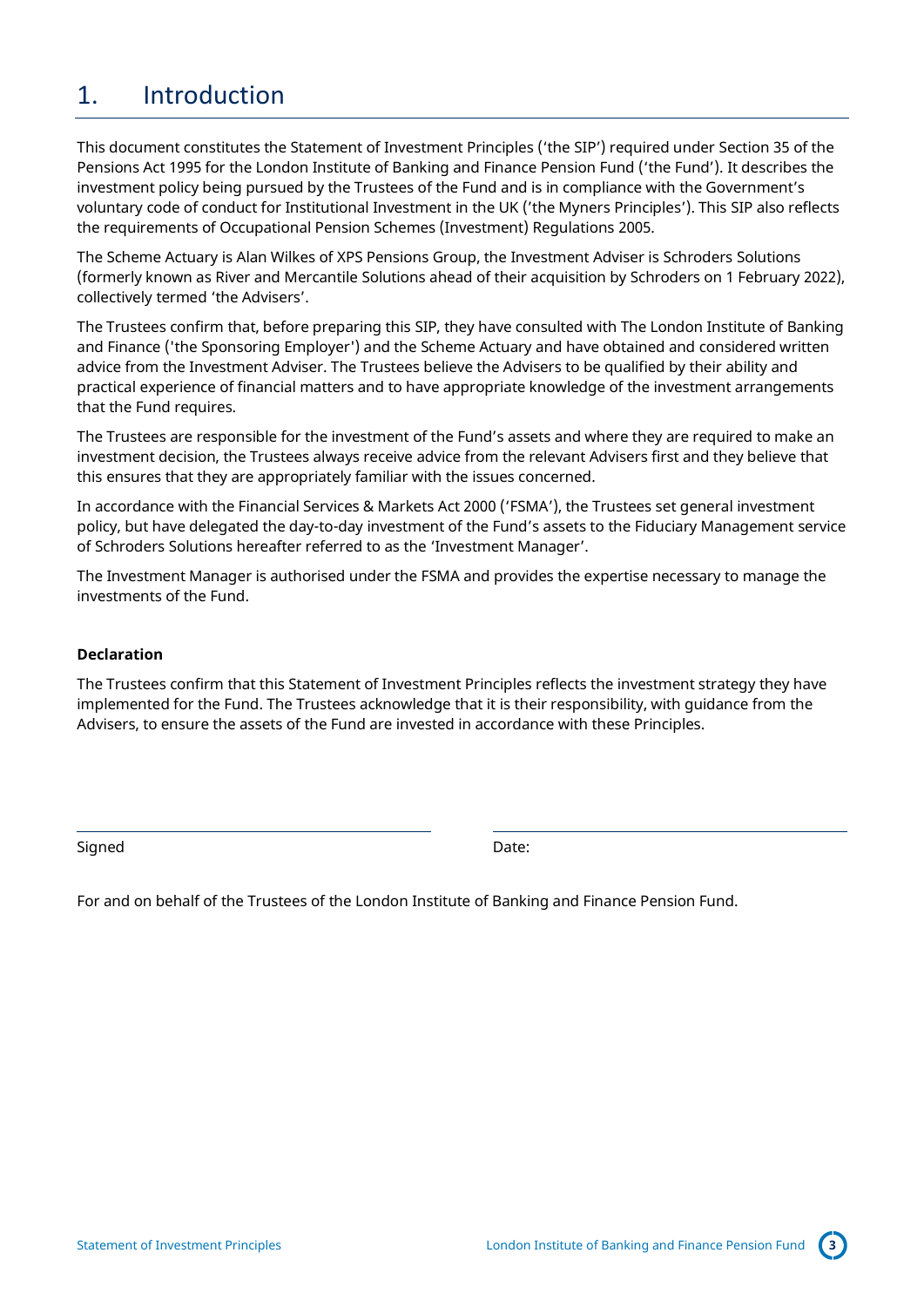# <span id="page-3-0"></span>2. Fund Governance

The Trustees are responsible for the governance and investment of the Fund's assets. The Trustees consider that the governance structure set out in this SIP is appropriate for the Fund as it allows the Trustees to make the strategic decisions on investment policy, while delegating the day-to-day aspects to the Investment Manager or as appropriate. The responsibilities of each of the parties involved in the Fund's governance are detailed in [Appendix 1.](#page-15-0)

The Trustees believe that they should be collectively involved in the investment decision-making and have therefore decided not to appoint an Investment Sub-Committee to deal with strategic investment matters.

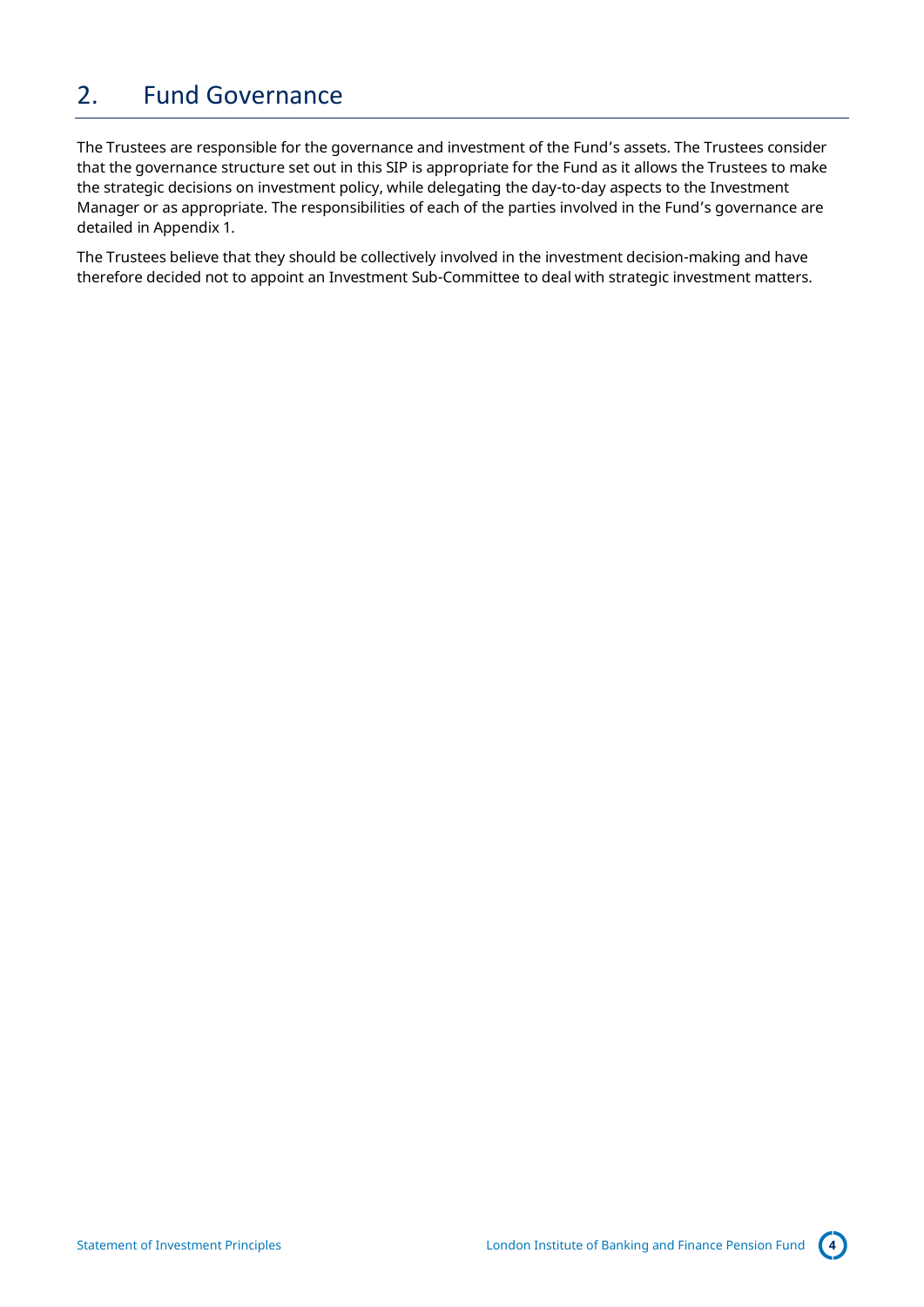# <span id="page-4-0"></span>3. Investment Objectives

The overall objective of the Fund is to meet the benefit payments promised as they fall due. In order to meet this objective, the Fund has qualitative and quantitative investment objectives.

#### **Qualitative investment objectives**

The Trustees have set the following qualitative objectives:

- 1. The acquisition of suitable assets, having due regard to the risks set out in Section 8 of this statement, which, together with contributions from members and the Sponsoring Employer will generate income and capital growth to pay the benefits which the Fund provides as they fall due
- 2. To limit the risk of the assets being assessed as failing to meet the liabilities over the long term having regard to any statutory funding requirement
- 3. To achieve a return on investments which is expected to at least meet the Scheme Actuary's assumptions over the long term

#### **Quantitative investment objectives**

In quantitative terms, the Trustee Directors' long-term objective for the Fund is to target an investment return objective of approximately 1.3% per annum (net of fees) in excess of the Liability Benchmark. The Liability Benchmark, created by Schroders Solutions, is based on the Technical Provisions liability cashflows provided by the Scheme Actuary. It provides an estimate of the change in value of the liabilities through time, including the impact of changes in interest rates and inflation.

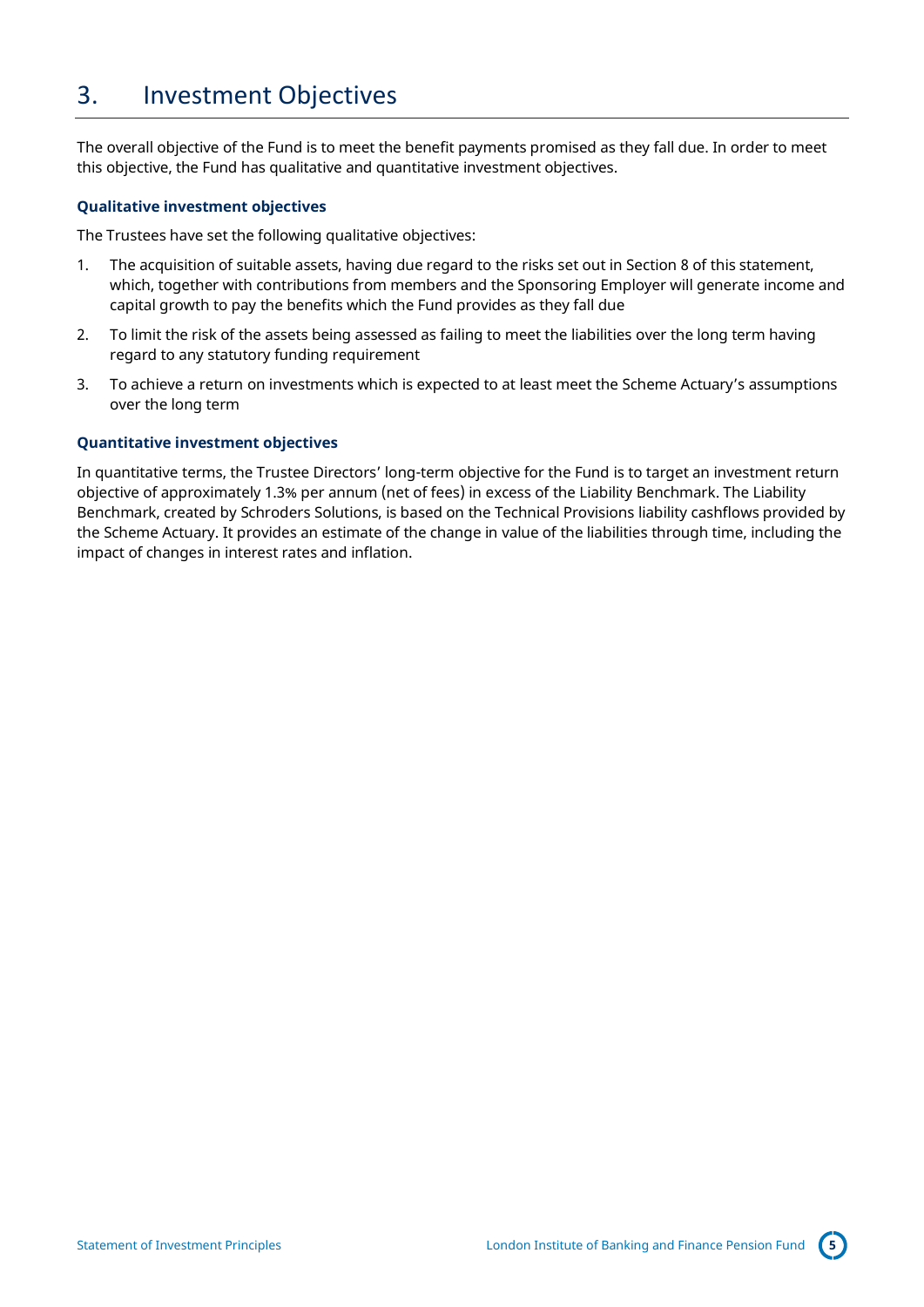# <span id="page-5-0"></span>4. Investment Strategy

### 4.1 General Policies

The Trustees' approach to investment strategy is to allocate the assets into three pools – Growth Assets, Liability Hedging Assets and Cashflow Matching Credit Assets. The investment objective is then translated into the strategy and assets are allocated to these three components, together defined as 'Portfolio':

- **Liability Hedging Assets**, where the focus is risk management, protection and insurance relative to the liability target. Invested in, but not limited to, fixed interest gilts, index-linked gilts, interest rate and inflation swaps and cash. This pool of assets seeks to generate returns in line with the Fund's liabilities
- **Growth Assets**, where the focus is on return generation and taking risk in a controlled manner such assets could include equities, high yield bonds, property, commodities and hedge funds, etc. Defined as the Growth Assets, this seeks to generate returns of at least cash + 3% per annum (net of fees)
- **Cashflow Matching Credit Assets**, where the focus is on efficient distribution of income and capital to match a proportion of liability cashflows as well as mitigate some of the interest rate risk inherent in the liabilities. This pool seeks to generate returns of at least 'gilts' + 1% per annum (net of fees)

Each component has a specific liability-related objective that links back to the overall Fund objective. The Trustees' investment objective influences the split of assets between these two components.

### 4.2 Asset Allocation

The Trustees have agreed, following advice from their Investment Adviser, to allocate 35% of the Portfolio to Growth Assets, 40% of the Portfolio to Liability Hedging Assets and 25% of the Portfolio to Cashflow Matching Credit Assets to achieve the overall target of Liability Benchmark + 1.3% per annum (net of fees).

The Trustees acknowledge that the allocation to Cashflow Matching Credit Assets will reduce over time (unless the Fund's asset allocation is actively rebalanced) as income and capital is distributed and therefore excluding Cashflow matching credit, 47% of the remaining portfolio will be invested in Growth Assets and 53% in Liability Hedging Assets.

The Trustees recognise the importance of asset allocation to the overall investment returns achieved. However, given the approach to managing the investments set out in the previous Section, the Trustees also recognise that the asset allocation will change as a result of a range of factors, which include changes in market conditions changing the allocation to different asset types within the Growth Assets.

However, in recognition of the risks that asset allocation can imply, there are asset allocation control ranges in place. These are set out in [Appendix 2.](#page-17-0) The Investment Manager shall not be deemed to have breached these restrictions if the price or value of any part of the portfolio changes solely as a result of market movements. In such circumstances the Investment Manager shall take reasonable steps to bring the portfolio back within the restrictions set out in Appendix B, unless otherwise agreed with the Trustees.

## 4.3 Rates of Return

The Trustees expect to achieve a rate of return on the Growth Assets of at least 3% per annum, net of investment management fees, in excess of the return of 3 month LIBOR (due to the discontinuation of LIBOR, effective from 30 September 2020, 3 month LIBOR will be replaced with SONIA+0.125%).

## 4.4 Diversification, Mandate Definition and Constraints

The Trustees are clear about the importance of diversification and as such the appointment of the Investment Manager includes a requirement to ensure assets are diversified. The choice of asset classes as set out in Appendix B is designed to ensure that the Fund's investments are diversified. The Trustees monitor the strategy adopted by the Investment Manager to ensure that the arrangement remains diversified.

### 4.5 Suitability

The Trustees have established a mandate with the specific aim of defining the asset management objective to be directly consistent with the liability driven objectives. As such, they consider the mandate to be suitable.

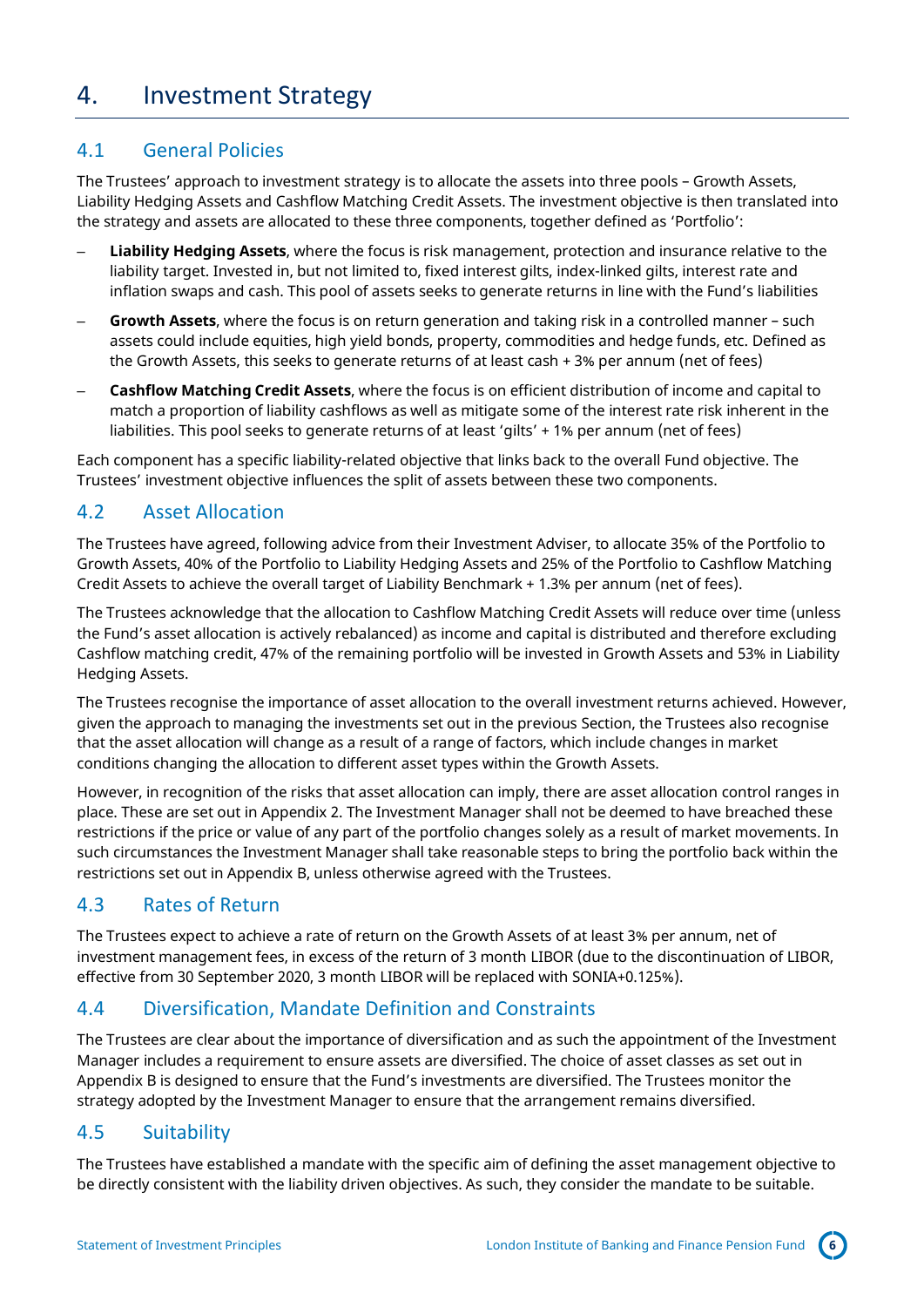The Trustees have taken advice from the Advisers to ensure that the assets held by the Fund and the proposed strategy is suitable given its liability profile, the Trustees' objectives, legislative requirements, regulatory guidance and specifications in the trust deed and rules governing the Fund (the Trust Deed).

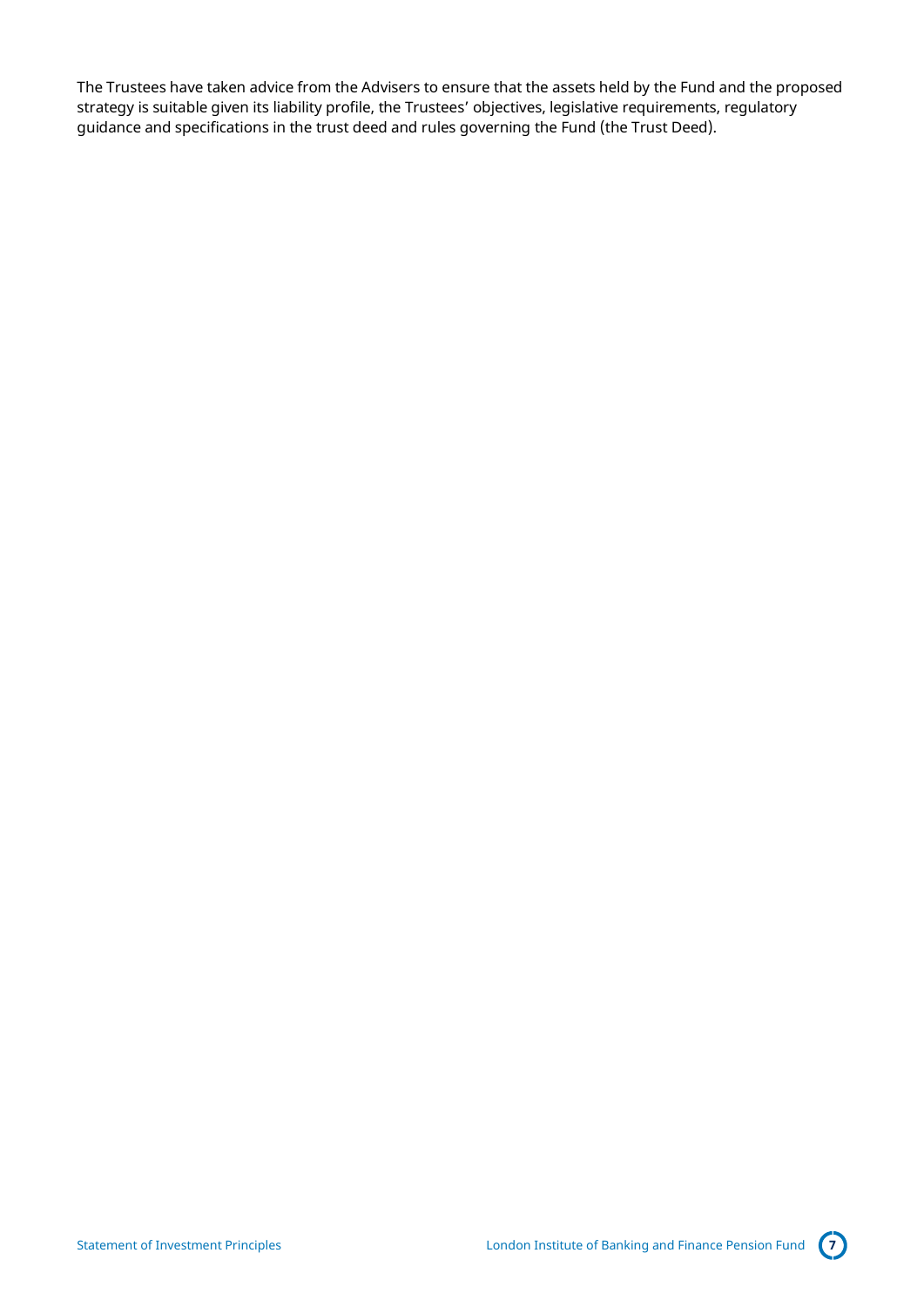# <span id="page-7-0"></span>5. Strategy Implementation

The Trustees employ the Investment Manager to manage the assets of the Fund. The Investment Manager is appointed to invest the Fund's assets through:

- Determining the asset allocation of both the Growth Assets and Liability Hedging Assets
- Selecting underlying managers to manage elements of each Fund
- Defining the allocations to each manager and the most appropriate form of access
- Making changes where appropriate to the Growth Assets
- To appoint the manager(s) for the Cashflow matching credit mandate

The performance expectation of this process is consistent with the overall investment objectives set out earlier in the SIP.

## 5.1 Mandates and Performance Targets

The Trustees have received advice on the appropriateness of the Investment Manager's targets, benchmarks and risk tolerances from the Advisers and believe them to be suitable to meet the Fund's investment objectives. The Investment Manager has been mandated by the Trustees to manage the investments in a particular way, and details of these mandates are given in [Appendix 2.](#page-17-0) 

### 5.2 Diversification

The assets will be invested in a diverse portfolio of investments in order to reduce investment risk. The range of, and any limitation to the proportion of, the Fund's assets held in any asset class will be agreed between the Investment Manager and the Trustees. These ranges and sets of limitations will be specified in the formal Investment Manager Agreement and i[n Appendix 2](#page-17-0) and may be revised from time to time where considered appropriate as circumstances change. The Trustees also have regard to the investment powers of the Trustees as defined in the Trust Deed.

### 5.3 Derivatives

The Trustees may enter into contracts with counterparties, including investment banks, in order to execute in derivative transactions. The Trustees have taken advice on the suitability of the contracts and have delegated responsibility to the Investment Manager to implement these instruments on their behalf. Derivative instruments are typically used for risk reduction or efficient portfolio management purposes.

### 5.4 Suitability

The Trustees have taken advice from the Advisers to ensure that the Investment Manager is suitable for the Fund given its objectives.

The Trustees are also aware in particular that the Investment Manager is regulated by the Financial Conduct Authority in pursuit of the functions provided, and that this is a means of establishing suitability under the Pensions Act 1995. The Trustees will continue to monitor the ongoing suitability of their providers through regular meetings and reports.

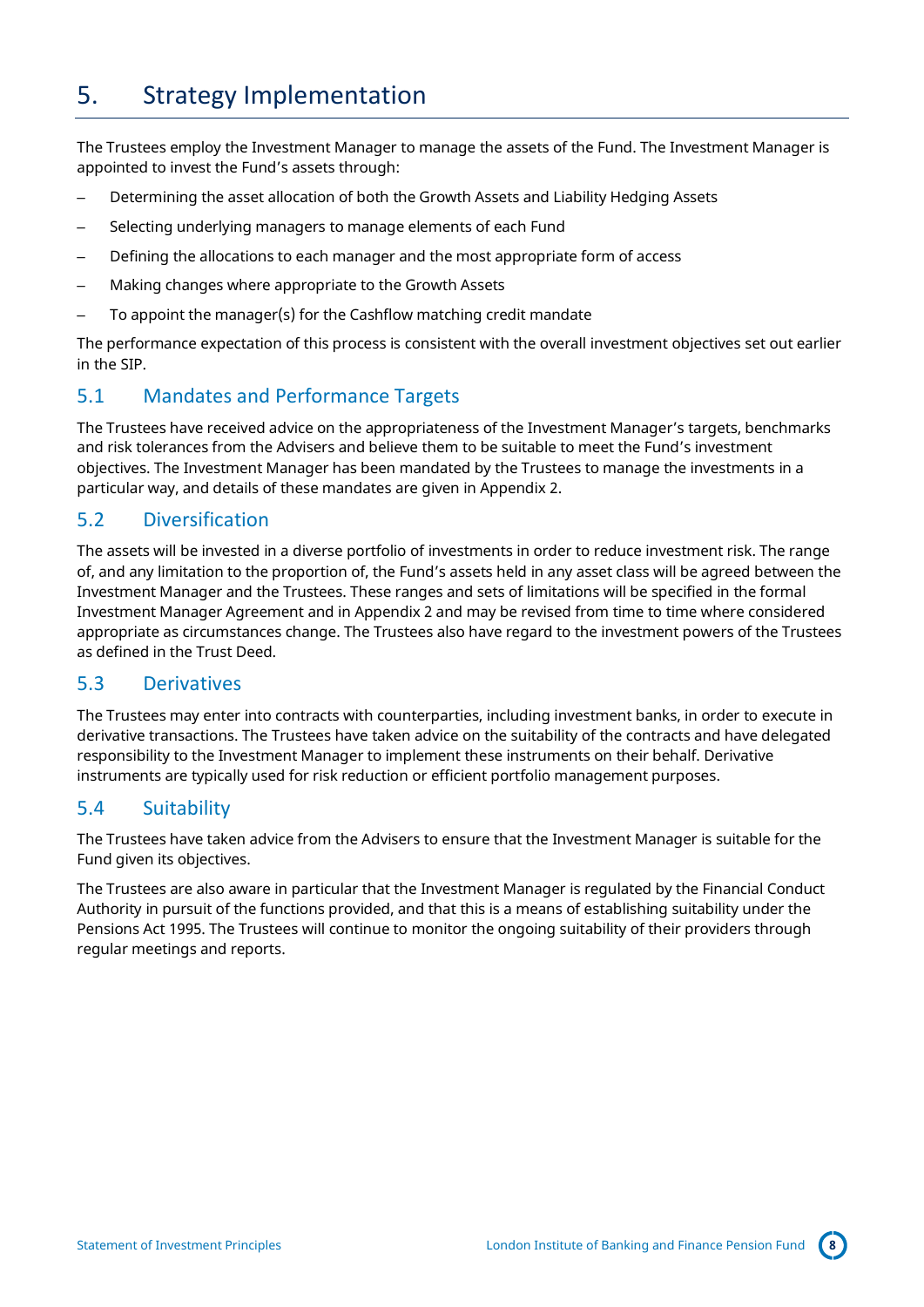# <span id="page-8-0"></span>6. Monitoring

### 6.1 Investment Manager

The Trustees, or Advisers on behalf of the Trustees, will monitor the performance of the Investment Manager against the agreed performance objectives.

The Trustees, or the Advisers on behalf of the Trustees, will regularly review the activities of the Investment Manager to satisfy themselves that the Investment Manager continues to carry out its work competently and has the appropriate knowledge and experience to manage the assets of the Fund.

As part of this review, the Trustees will consider whether or not the Investment Manager:

- Is carrying out its function competently
- Has regard to the need for diversification of investments
- Has regard to the suitability of each investment and each category of investment
- Has been exercising its powers of investment with a view to giving effect to the principles contained in this SIP, so far as is reasonably practical

If the Trustees are not satisfied with the Investment Manager, they will ask the Investment Manager to take steps to rectify the situation. If the Investment Manager still does not meet the Trustees' requirements, the Trustees will remove the Investment Manager and appoint another.

# 6.2 Advisers

The Trustees will monitor the advice given by the Advisers on a regular basis.

### 6.3 SIP

The Trustees will review this SIP at least every three years, or following any changes to the investment strategy, and modify it with consultation from the Advisers and the Sponsoring Employer if deemed appropriate. There will be no obligation to change this SIP, the Investment Manager or Advisers as part of such a review.

### 6.4 Trustees

The Trustees maintain a record of all decisions taken, together with the rationale in each case.

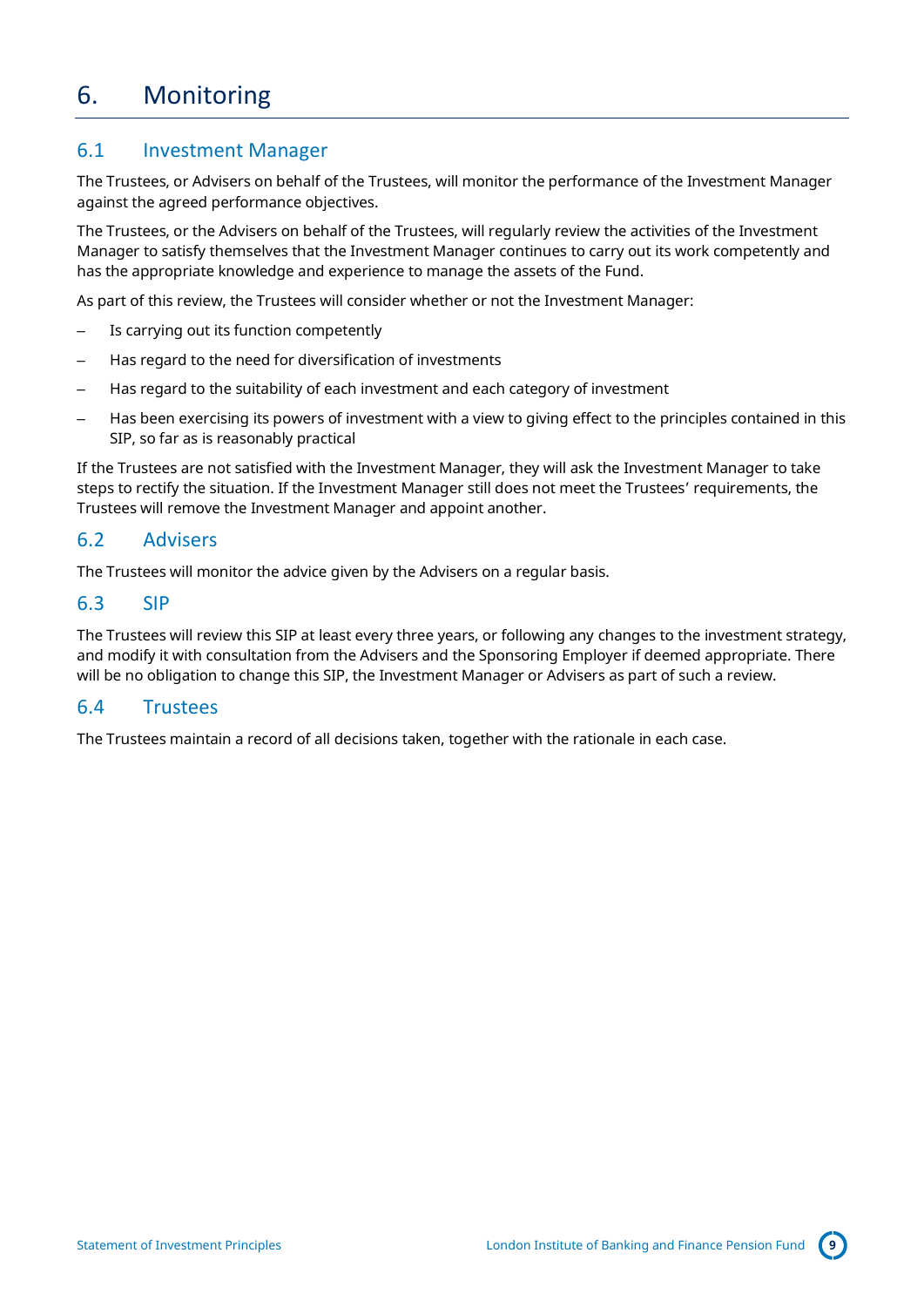# <span id="page-9-0"></span>7. Fees

### 7.1 Investment Manager

The Trustees will ensure that the fees paid to the Investment Manager are consistent with levels typically available in the industry and the nature of services provided.

### 7.2 Advisers

Fees paid to the Advisers are based on actual time spent and hourly rates for relevant individuals or fixed fee basis, unless the Trustees and the Advisers agree alternative arrangements in advance.

### 7.3 Trustees

The Sponsoring Employer may decide to pay certain Employer-Nominated Trustees for work incurred in attending to Fund business. If so, any payment will be reimbursed by them, including associated travel costs.

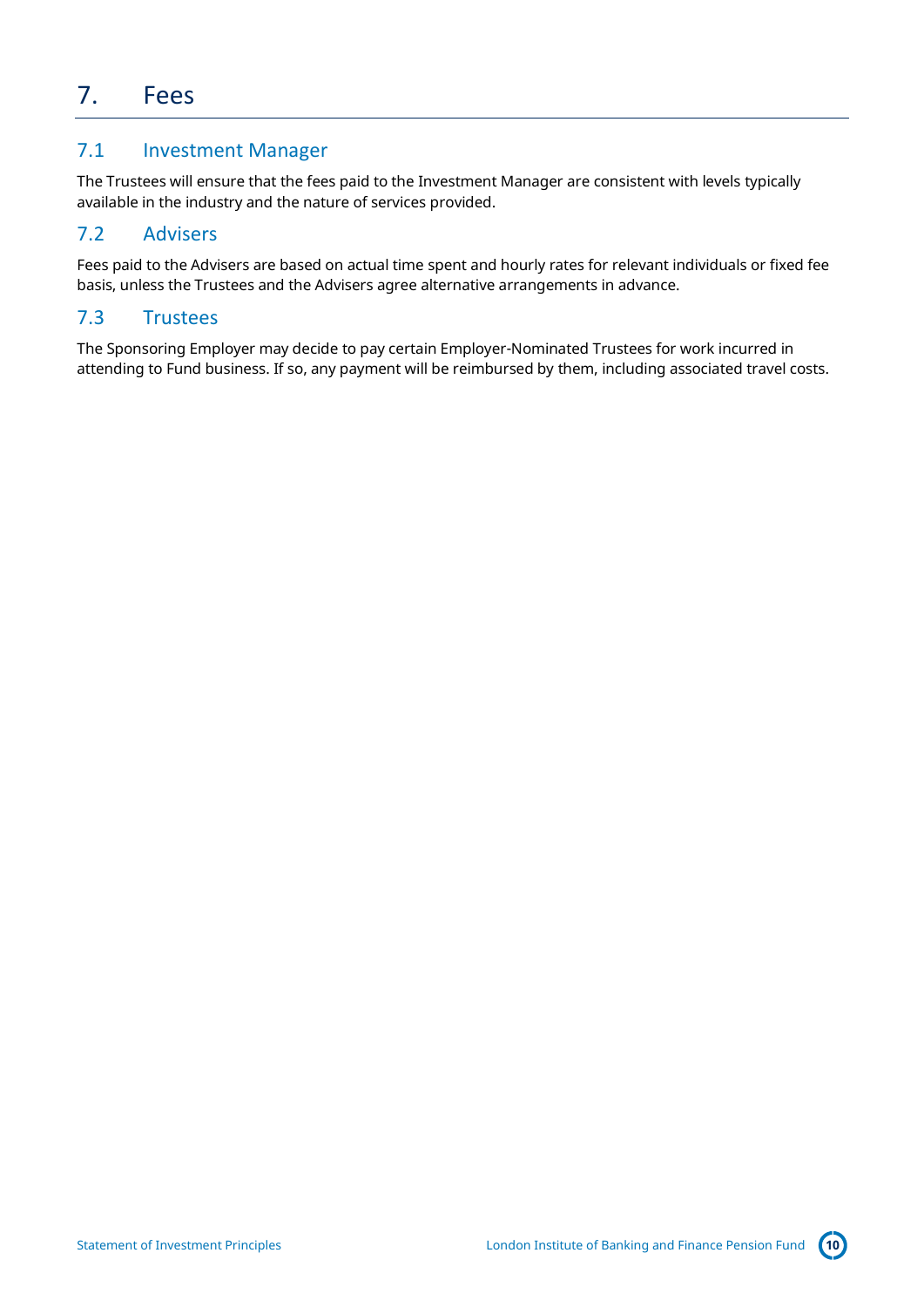# <span id="page-10-0"></span>8. Risks

The Trustees recognise a number of risks involved in the investment of the assets of the Fund. These risks, and how they are measured and managed, include:

- i. **Funding and asset/liability mismatch risk** the risk that the funding level is adversely affected due to a mismatch between the assets and liabilities. This risk is managed in the following ways:
	- A liability benchmark is used as a proxy for the liabilities in order to measure the approximate changes in the liabilities (due to changes to the relevant gilt yields only). The Trustees monitor this change relative to the change in asset values on a quarterly basis. The Liability Benchmark is reviewed following each actuarial review, or when significant market or Fund events (e.g. a significant change in inflation expectations) imply that an amendment may be appropriate
	- The Trustees also recognise the risk of a negative impact on the funding level due to changes in the actuarial assumptions used to calculate the liabilities and variation in experience. This is managed through aiming for a higher overall investment return than implied by the liabilities
	- When setting and reviewing investment strategy, the Trustees examine how the investment strategy impacts on downside risk as set out in Section 3. Downside risk of Growth Assets is also measured by reference to the benchmark and can therefore be assessed as part of the quarterly review process
	- This risk is also monitored through regular actuarial and investment reviews
- ii. **Underperformance risk** the risk of underperforming the benchmarks and objectives set by the Trustees. This risk is minimised using the following techniques:
	- Appropriate diversification across asset classes, within sectors and between individual stocks to minimise the effect of a particular stock or sector performing badly
	- The use of instruments and strategies designed to control the extent of downside exposure
	- The use of passive management for asset classes where the downside risk of active management is considered too high
	- Regular monitoring of the active managers' performance, processes and capabilities with respect to their mandate, and by use of more than one manager to avoid over exposure to one organisation
- iii. **Country risk** the risk of an adverse influence on investment values from political intervention is reduced by diversification of the assets across many countries
- iv. **Concentration risk** the risk of an adverse influence on investment values from the concentration of holdings is reduced by the diversification of the assets
- v. **Mismanagement risk** the risk of unsuitable investment activity by the Investment Manager. This is addressed in the agreements with the Investment Manager which contain a series of restrictions. The activity of the Investment Manager and its processes are monitored regularly by the Investment Advisers on behalf of the Trustees
- vi. **Default risk** the risk of income from assets not being paid when promised. This is addressed through restrictions for the Investment Manager e.g. a minimum credit rating of the bonds they are allowed to buy and also a high proportion of the bonds held are government bonds which have little default risk
- vii. **Organisational risk** the risk of inadequate internal processes leading to problems for the Fund. This is addressed through regular monitoring of the Investment Manager and Advisers
- viii. **Counterparty risk** the risk of the counterparty to an agreement not carrying out his side of the deal. Where derivatives are used, the risk of counterparty default is reduced through the requirement in the relevant documentation that regular collateral or margin payments be made. It is also considered in the selection of counterparties and the incorporation of protection mechanisms in the documentation in the event of a downgrade in credit quality of an existing counterparty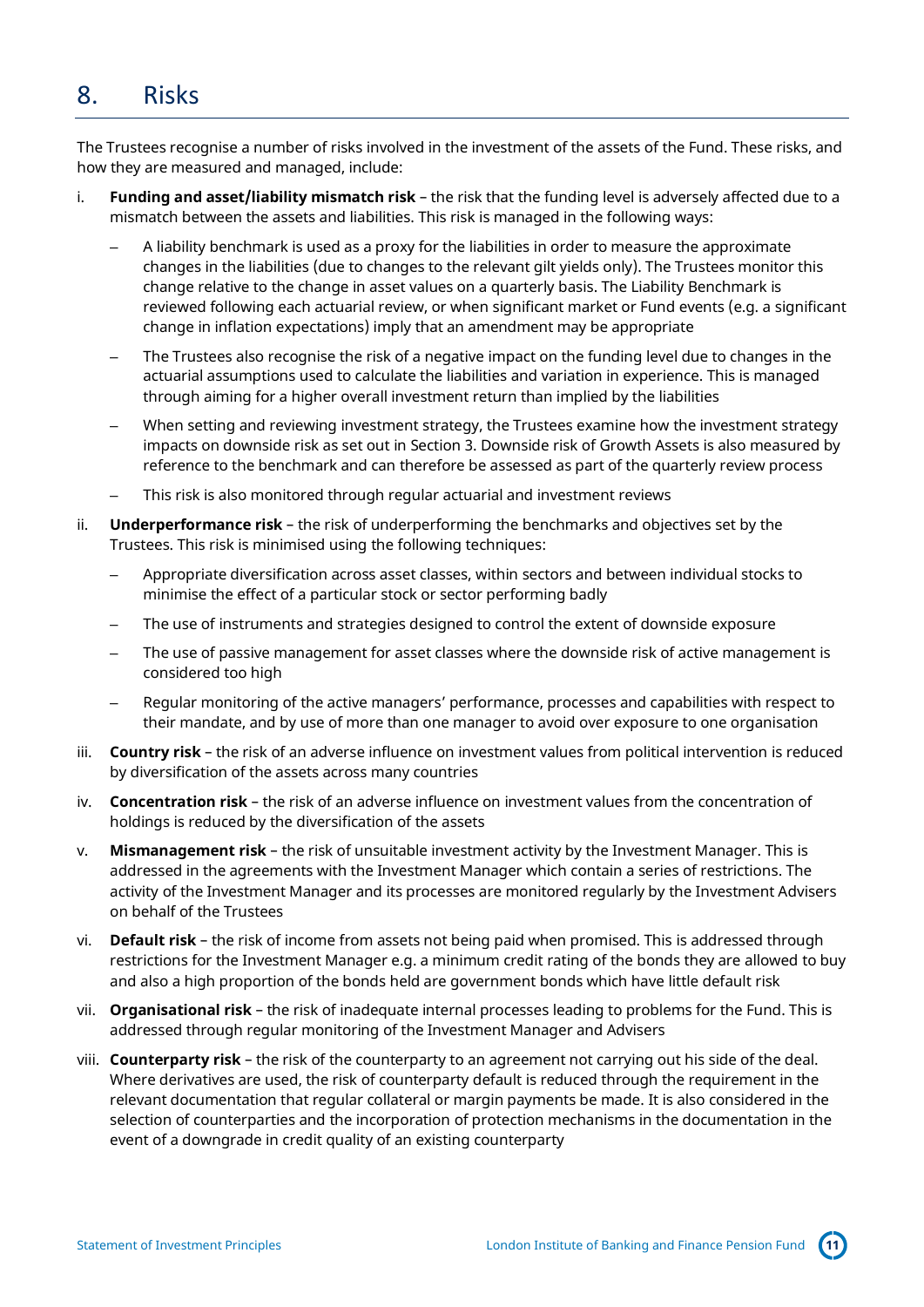- ix. **Cash flow risk** addressed through the monitoring of the cash flow requirement of the Fund to control the timing of any investment/disinvestment of assets. The Trustees have also made an allocation to a Cashflow Matching Credit mandate, designed to assist with cashflow generation
- x. **Sponsor risk** the risk of the Sponsoring Employer ceasing to exist which, for reasons of prudence, has been taken into account when setting the asset allocation strategy. The Trustees regularly review the covenant of the Sponsoring Employer
- xi. **Credit risk** the risk of income from assets not being paid when promised. This is addressed through restrictions for the Investment Managers e.g. a minimum credit rating of the bonds they are allowed to buy and also a high proportion of the bonds held are government bonds which have little default risk
- xii. **Market risk** which is comprised of three types of risk: **currency risk, interest rate risk** and **other price risk**
	- Interest rate risk the risk that the value of and income from a financial instrument will fluctuate because of changes in market interest rates. This can be mitigated with the implementation of liability hedging
	- Currency Risk the risk the fair value or future cash flows of a financial instrument will fluctuate because of changes in foreign exchange rates. The effect of this can be reduced by placing currency hedge trades to offset movements in exchange rates
	- Other price risk the risk that the value of and cash flow from a financial instrument will fluctuate because of changes in market prices (other than those arising from interest rate risk or currency risk). This price risk can be mitigated through effective diversification and asset allocation decisions
- xiii. **Environmental Social and Governance (ESG) risk** the risk of adverse performance due to ESG related factors including climate change. This is addressed by the Investment Manager's ESG assessment at the point of investment with Underlying Managers. A summary of the overall ESG characteristics in the portfolio is published in the quarterly governance report

The Trustees will keep these risks and how they are measured and managed under regular review.

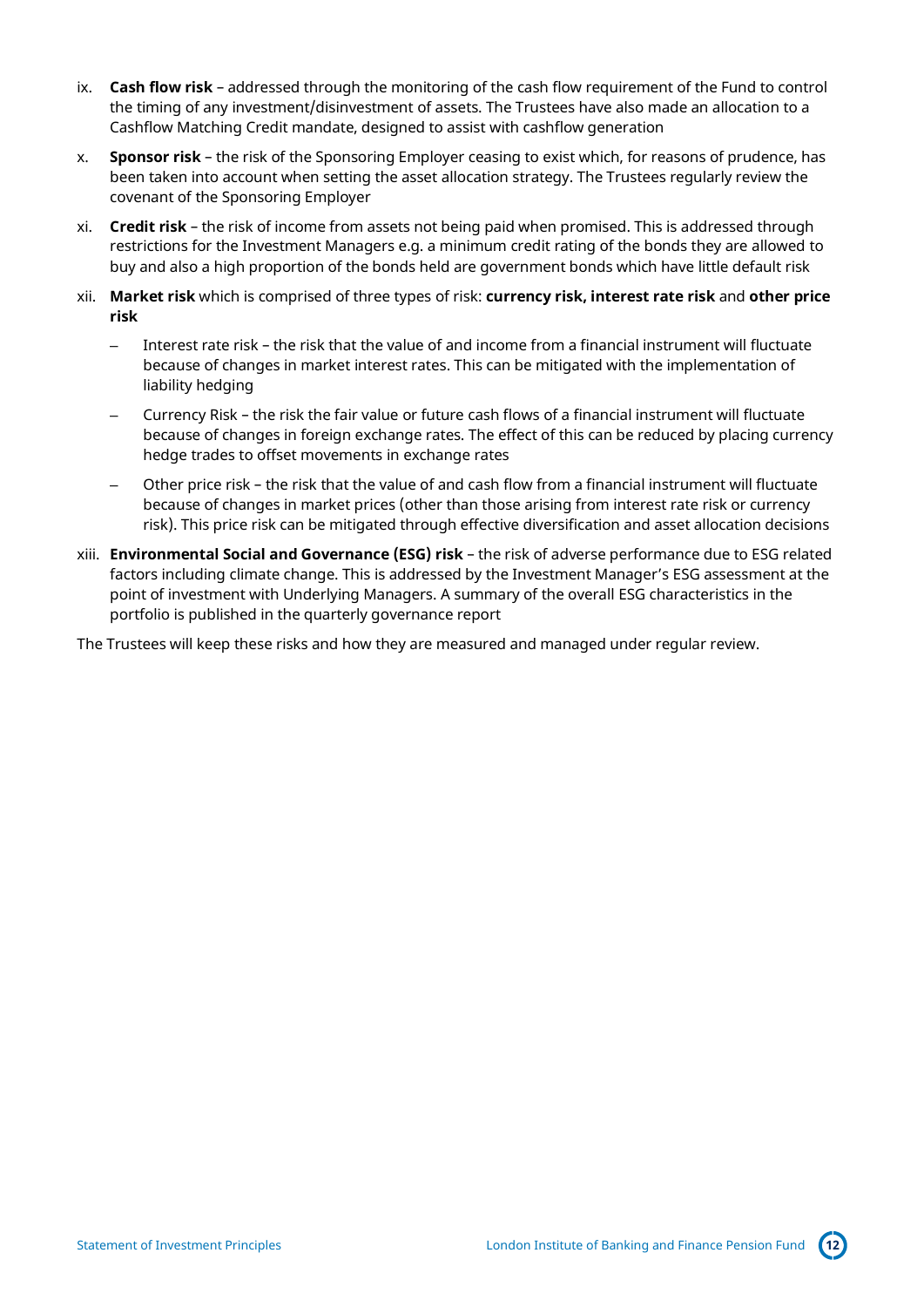# <span id="page-12-0"></span>9. Other Issues

### 9.1 Statutory Funding Requirement

The Trustees will obtain and consider proper advice on the question of whether the investments and investment strategy are satisfactory having regard to both the investment objectives and the requirement to meet any statutory funding requirements. The funding position is reviewed periodically by the Scheme Actuary, with a full actuarial valuation at least every three years.

The Trustees will consider with the Investment Adviser and the Scheme Actuary whether the results of these actuarial valuations suggest that any change to investment strategy is necessary to ensure continued compliance with the statutory funding requirement.

### 9.2 Corporate Governance and Stewardship

The Trustees and Investment Manager have agreed, and will maintain, formal agreements setting out the scope of the Investment Manager's activities, charging basis and other relevant matters. The Investment Manager has been provided with a copy of this SIP and is required to exercise its powers with a view to giving effect to the principles contained herein and in accordance with subsection (2) of Section 36 of the Pensions Act 1995.

The Trustees have appointed the Investment Manager to implement the Fund's investment strategy. The Investment Manager manages assets directly on behalf of the Trustees as well as having delegated authority to appoint, monitor and change the Underlying Managers.

The Investment Manager is appointed to carry out its role on an ongoing basis. The Trustees periodically review the overall value-for-money of using Schroders Solutions, and information in relation to costs associated with investing is included in the quarterly monitoring report. The Trustees are satisfied that these arrangements incentivise the Investment Manager:

- i. to align its investment strategy and decisions with the Trustee's investment policies, such as their return target and the restrictions detailed in the Investment Management Agreement, and
- ii. to assess and make decisions based on the medium- to long-term financial and non-financial performance of issuers of debt or equity, and to engage with such issuers to improve this medium- to long-term performance. The success of such engagement will contribute to the Fund's performance, which is measured relative to the Trustee's long-term performance objectives

The Fund's investments are generally made via pooled investment funds, in which the Fund's investments are pooled with those of other investors. As such, direct control of the process of engaging with the companies that issue these securities, whether for corporate governance purposes (such as capital structure) or other financially material considerations, is delegated to the Underlying Managers.

The Trustees have delegated responsibility for monitoring and voting on decisions relating to their Underlying Manager holdings to the Investment Manager. The Investment Manager has in place a voting policy which sets out how it will aim to vote at a general meeting of a pooled fund. Due to the nature of these assets, there is a specific voting policy in relation to pooled fund general meetings. For any special resolutions or extraordinary general meeting, the proposed votes of the Investment Managers are subject to additional sign-off by the appropriate representative from the Investment Manager.

The Investment Manager undertakes regular reviews of all Underlying Managers. These reviews incorporate benchmarking of performance and fees, with some managers on performance-related fees as well as performance reviews (including understanding key drivers of performance), investment due diligence meetings and operational due diligence reviews. The Investment Manager reviews the governance structures of Underlying Managers, as well as assessing whether their fees, expenses (and any other charges) are in line with industry peers at inception and from time to time whilst invested.

Where it can be determined, the Investment Manager assesses whether Underlying Manager remuneration arrangements are aligned with the Trustee's objectives. The method and time horizon for evaluating and remunerating Underlying Managers is determined by criteria set by the Investment Manager, as detailed above.

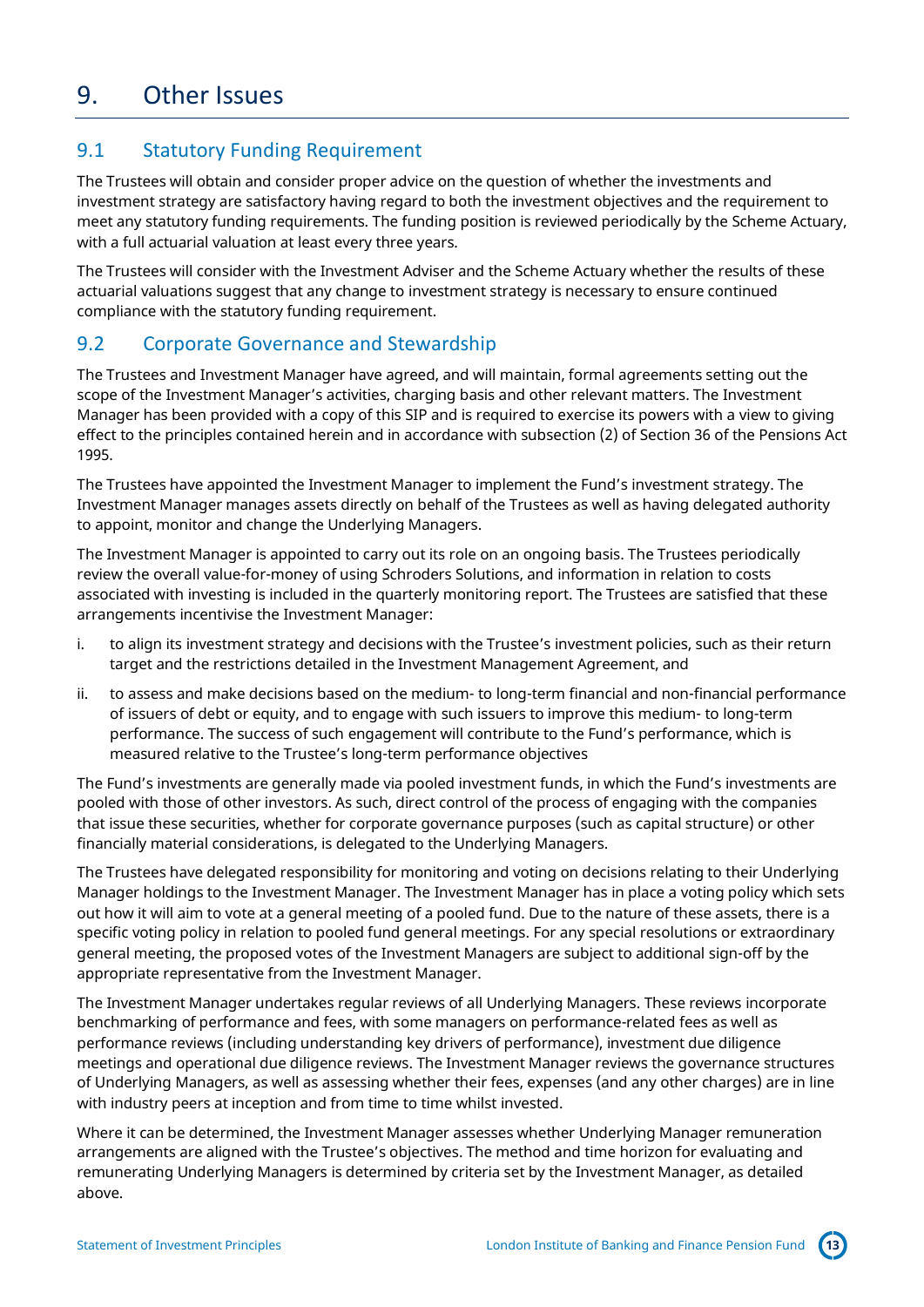The Trustee acknowledges the inherent potential for conflicts of interest which exist as part of ongoing Investment management business activities. As an FCA regulated firm, the Investment Manager is required to prevent or manage conflicts of interest. Where Underlying Managers are also regulated, they are likely to be subject to such requirements to manage conflicts of interest as are applicable in their jurisdiction of incorporation or operations. The Investment Manager directly monitors these as part of their regulatory filings (where available), the Investment Manager also monitors this as part of ongoing review. The Investment Manager's Conflict of Interest policy is available publicly here[: https://www.schroders.com/en/identification](https://www.schroders.com/en/identification-and-management-of-conflicts-of-interest/)[and-management-of-conflicts-of-interest/](https://www.schroders.com/en/identification-and-management-of-conflicts-of-interest/)

The Investment Manager oversees the turnover costs incurred by Underlying Managers as part of its ongoing monitoring process and evaluates such costs to determine if they are in line with peer groups and the Investment Manager's expectations. Where there are material deviations the Investment Manager engages with Underlying Managers to understand the rationale for such deviations and take appropriate action.

## 9.3 Financially Material Investment Considerations

These considerations, which include the 'Risks' set out in Section 8, can affect the long-term financial performance of investments and can (but do not have to) include environmental, social and governance factors (otherwise known as 'ESG') where relevant. The Trustees delegate consideration of financially material factors to the Investment Manager who considers these when constructing the portfolio, including looking at Underlying Managers. All references to ESG relate to financial factors only. All references to ESG also include climate change.

ESG factors and stewardship are considered, in the context of long term performance, by the Investment Manager as part of the manager selection criteria. This review occurs before they are approved for investment in the portfolio. Once an Underlying Manager is appointed, the Investment Manager monitors the ESG implementation and ongoing compliance with other factors, such as stewardship, as a part of overall engagement.

### 9.4 Non-financial matters

The Trustees do not at present take into account non-financial matters (such as members' ethical considerations, social and environmental impact matters or future quality of life considerations for members and beneficiaries) when making investment decisions as there is no likely common view on any ethical matters which members are likely to hold. At this time the Trustees have no plans to seek the views of the membership on ethical considerations.

### 9.5 Realisation of Assets

The majority of assets are held in pooled funds, most of which can be realised easily if the Trustees so require.

No Illiquid Investments shall be permitted, except those already held in the Portfolio or committed to as at 20 December 2021. The Manager shall also not be permitted to reallocate within, or make further investments in, the existing Illiquid Investments.

To the extent the existing Illiquid Investments exceed 20% of the Growth Assets due to market movements, the Manager shall take reasonable steps to bring such investments back within 20% of the Growth Assets. The Investment Manager is permitted to hold up to 20% of Growth assets in illiquid investments (as defined in the Investment Management Agreement), which the Trustees acknowledge can take additional time to realise. The Trustees have considered this risk against the possibility of needing to realise these assets and are comfortable it is a reasonable approach to take.

# 9.6 Custody

Through the Schroders Solutions Fiduciary Management service, the Fund's assets are held on behalf of the Trustees by a Custodian, currently CACEIAS (formerly KAS Bank N.V.). Although the Trustees have a direct contractual relationship with the Custodian, the appointment and monitoring of the Custodian is delegated to the Investment Manager through the Schroders Solutions Fiduciary Management service.

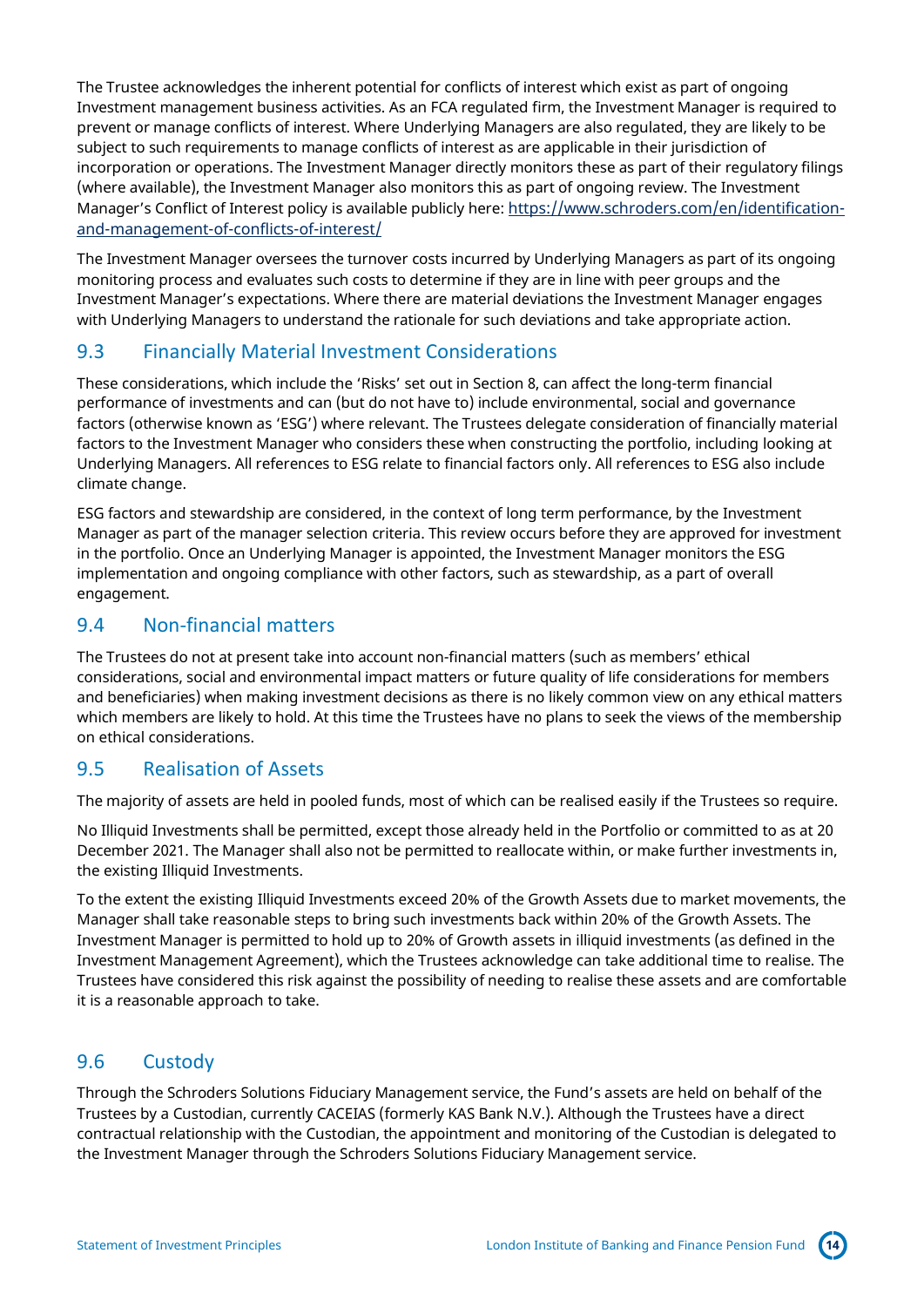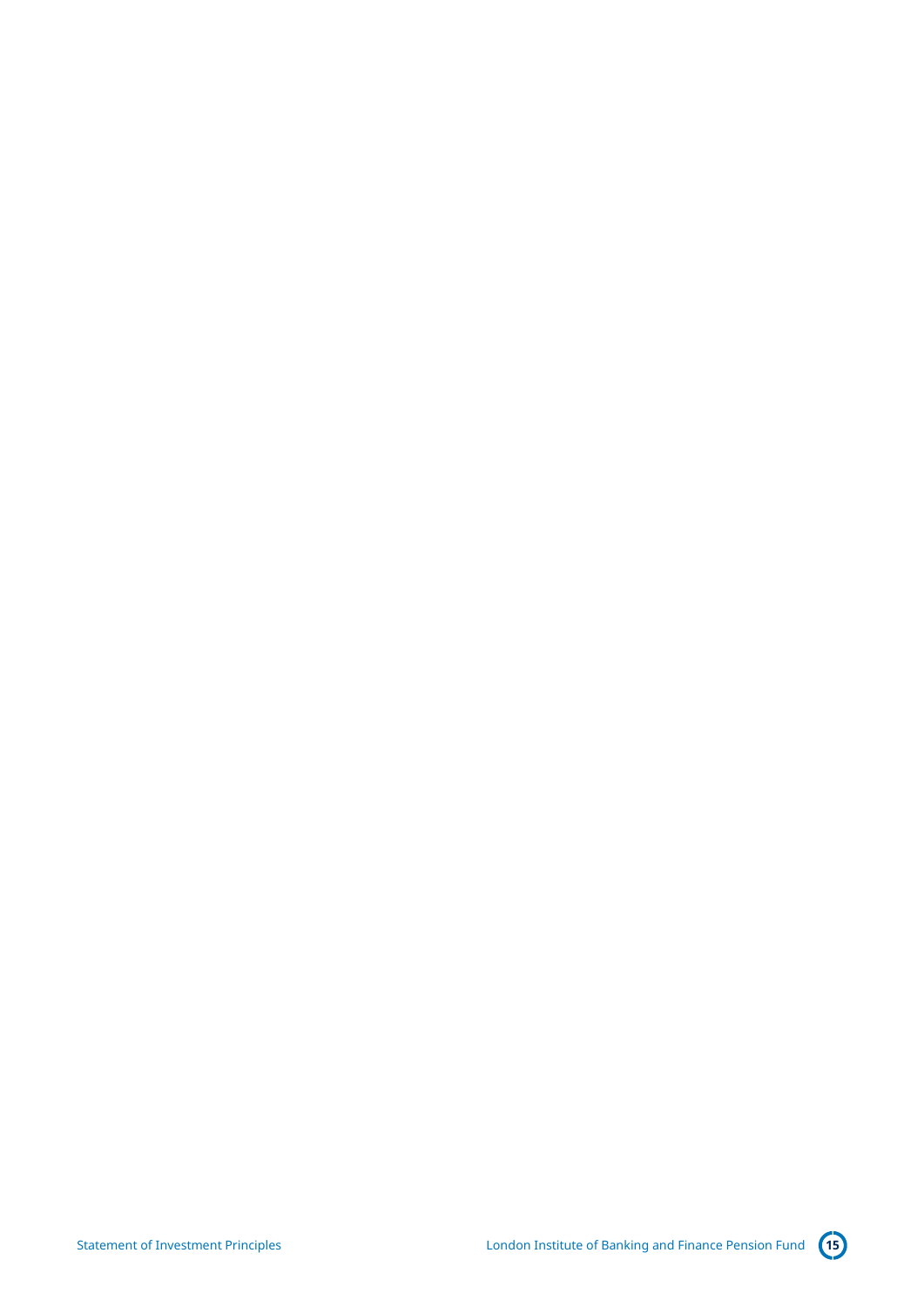#### <span id="page-15-0"></span>**Trustees**

The Trustees of the Fund are responsible for, amongst other things:

- i. Determining the investment objectives of the Fund and reviewing these from time to time
- ii. Agreeing an investment strategy designed to meet the investment objectives of the Fund
- iii. Reviewing regularly the content of this SIP and modifying it if deemed appropriate, in consultation with the Advisers and the Sponsoring Employer
- iv. Reviewing the suitability of the investment policy following the results of each actuarial or investment review, in consultation with the Advisers
- v. Assessing the quality of the performance and process of the Investment Manager by means of regular reviews of the investment results and other information, by way of meetings and written reports, in consultation with the Advisers
- vi. Appointing and dismissing the Investment Manager and custodians in consultation with the Advisers
- vii. Assessing the ongoing effectiveness of the Advisers
- viii. Consulting with the Sponsoring Employer when reviewing investment policy issues
- ix. Monitoring compliance of the investment arrangements within this SIP on an ongoing basis
- x. Advising the Advisers of any changes to Fund benefits and significant changes in membership

#### **Investment Manager**

The Investment Manager will be responsible for, amongst other things:

- i. At its discretion, but within any guidelines given by the Trustees, implementing changes in the asset mix and undertaking transactions in specific investments within each asset class to achieve the stated objective
- ii. Providing the Trustees with sufficient information each quarter to facilitate the review of its activities, including:
	- A report of the strategy followed during the quarter
	- The rationale behind past and future strategy
	- A full valuation of the assets and a performance summary
	- A transaction report and a cash reconciliation (if requested)
- iii. Informing the Trustees immediately of:
	- Any breach of this SIP that has come to its attention
	- Any serious breach of internal operating procedures
	- Any material change in the knowledge and experience of those involved in managing the Fund's investments
	- Any breach of investment restrictions agreed between the Trustees and the Investment Manager from time to time

#### **Investment Adviser**

The Investment Adviser will be responsible for, amongst other things:

- i. Participating with the Trustees in reviews of this SIP
- ii. Advising the Trustees how any changes within the Fund's benefits, membership and funding position may affect the manner in which the assets should be invested

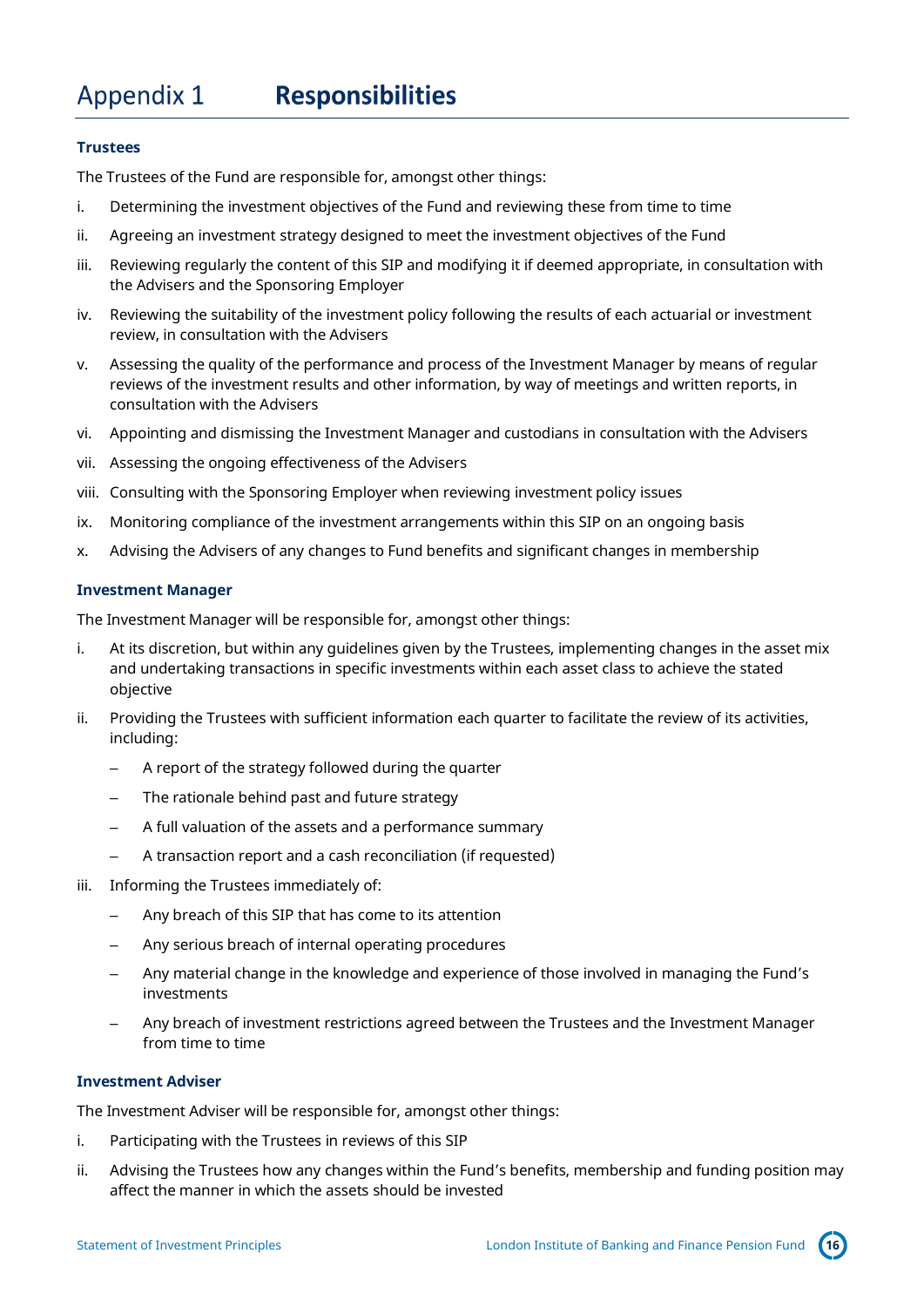- iii. Advising the Trustees of any changes in the Fund's Investment Manager that could affect the interests of the Fund
- iv. Advising the Trustees of any changes in the investment environment that could either present opportunities or problems for the Fund
- v. Undertaking reviews of the Fund's investment arrangements including reviews of the asset allocation policy and the current Investment Manager, and selection of new managers, as appropriate

#### **Scheme Actuary**

The Scheme Actuary will be responsible for, amongst other things:

- i. Liaising with the Investment Adviser on the suitability of the Fund's investment strategy
- ii. Performing the triennial (or more frequently as required) valuations and advising on the appropriate contribution levels
- iii. Commenting on the appropriateness of the investment strategy relative to the liabilities of the Fund at the triennial valuations
- iv. Advising the Trustees and Investment Adviser of any changes to contribution levels and funding level

### **Custodian**

The Custodian will be responsible for, amongst other things:

- i. Safe-keeping and administration of all the directly held assets
- ii. Collecting income from assets and transferring it to the Trustees
- iii. Processing all tax reclaims in a timely manner
- iv. Reconciling records of assets held with those of the Investment Manager

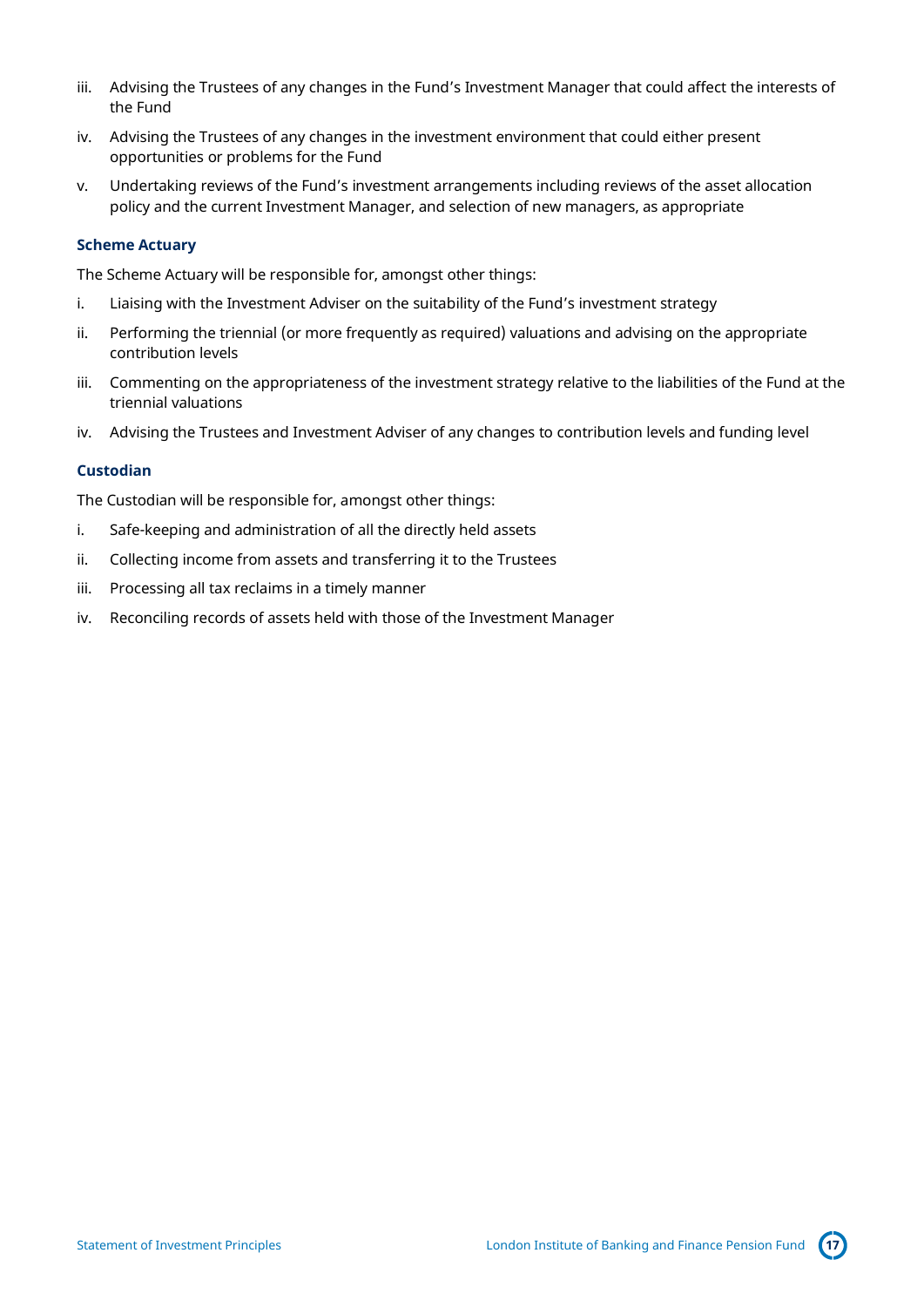### <span id="page-17-0"></span>**Appendix 2 Investment Objectives, Guidelines and Restrictions**

| <b>Overall Fund</b>                                     |                                                                                                                                                                                                               |             |  |  |
|---------------------------------------------------------|---------------------------------------------------------------------------------------------------------------------------------------------------------------------------------------------------------------|-------------|--|--|
| <b>Benchmark</b>                                        | Liability cashflows + 1.3% p.a.                                                                                                                                                                               |             |  |  |
| <b>Time Horizon</b>                                     | Rolling three year periods                                                                                                                                                                                    |             |  |  |
| <b>Liability Hedging Assets</b>                         |                                                                                                                                                                                                               |             |  |  |
| Objective                                               | To reduce the interest rate and inflation risk inherent in the Liabilities                                                                                                                                    |             |  |  |
| <b>Cashflow Matching Credit Assets</b>                  |                                                                                                                                                                                                               |             |  |  |
| <b>Objectives</b>                                       | To invest in assets which distribute income and capital. To mitigate<br>some of the interest rate risk inherent in the Liabilities                                                                            |             |  |  |
| <b>Growth Assets</b>                                    |                                                                                                                                                                                                               |             |  |  |
| <b>Return Objective</b>                                 | Achieve a return, net of fees, of at least 3% per annum in excess of 3<br>month LIBOR (due to the discontinuation of LIBOR, effective from 30<br>September 2020, 3 month LIBOR is replaced with SONIA+0.125%) |             |  |  |
| <b>Time Horizon</b>                                     | Rolling three year periods                                                                                                                                                                                    |             |  |  |
| <b>Investment Restrictions</b>                          | The Investment Manager shall adopt the following controls in the<br>management of assets on an ongoing basis:                                                                                                 |             |  |  |
| <b>Asset Class</b>                                      | Minimum (%)                                                                                                                                                                                                   | Maximum (%) |  |  |
| Equities                                                | 20                                                                                                                                                                                                            | 65          |  |  |
| Property                                                | $\mathbf 0$                                                                                                                                                                                                   | 20          |  |  |
| Return Seeking Credit                                   | 0                                                                                                                                                                                                             | 45          |  |  |
| Commodities                                             | $\mathbf 0$                                                                                                                                                                                                   | 15          |  |  |
| Alternatives                                            | 0                                                                                                                                                                                                             | 40          |  |  |
| Cash and Sovereign Bonds                                | $\mathbf 0$                                                                                                                                                                                                   | 40          |  |  |
| <b>Additional Constraints:</b>                          |                                                                                                                                                                                                               |             |  |  |
| Equities plus Commodities                               | 20                                                                                                                                                                                                            | 70          |  |  |
| Sub Investment Grade Debt                               | $\Omega$                                                                                                                                                                                                      | 30          |  |  |
| <b>Equities and Sub Investment Grade</b><br><b>Debt</b> | 20                                                                                                                                                                                                            | 80          |  |  |

Alternatives include, but are not limited to, absolute return funds, private equity and leveraged loans.

The asset exposures may be achieved through investment in the specific securities or the use of derivative instruments which provide the equivalent economic exposures.